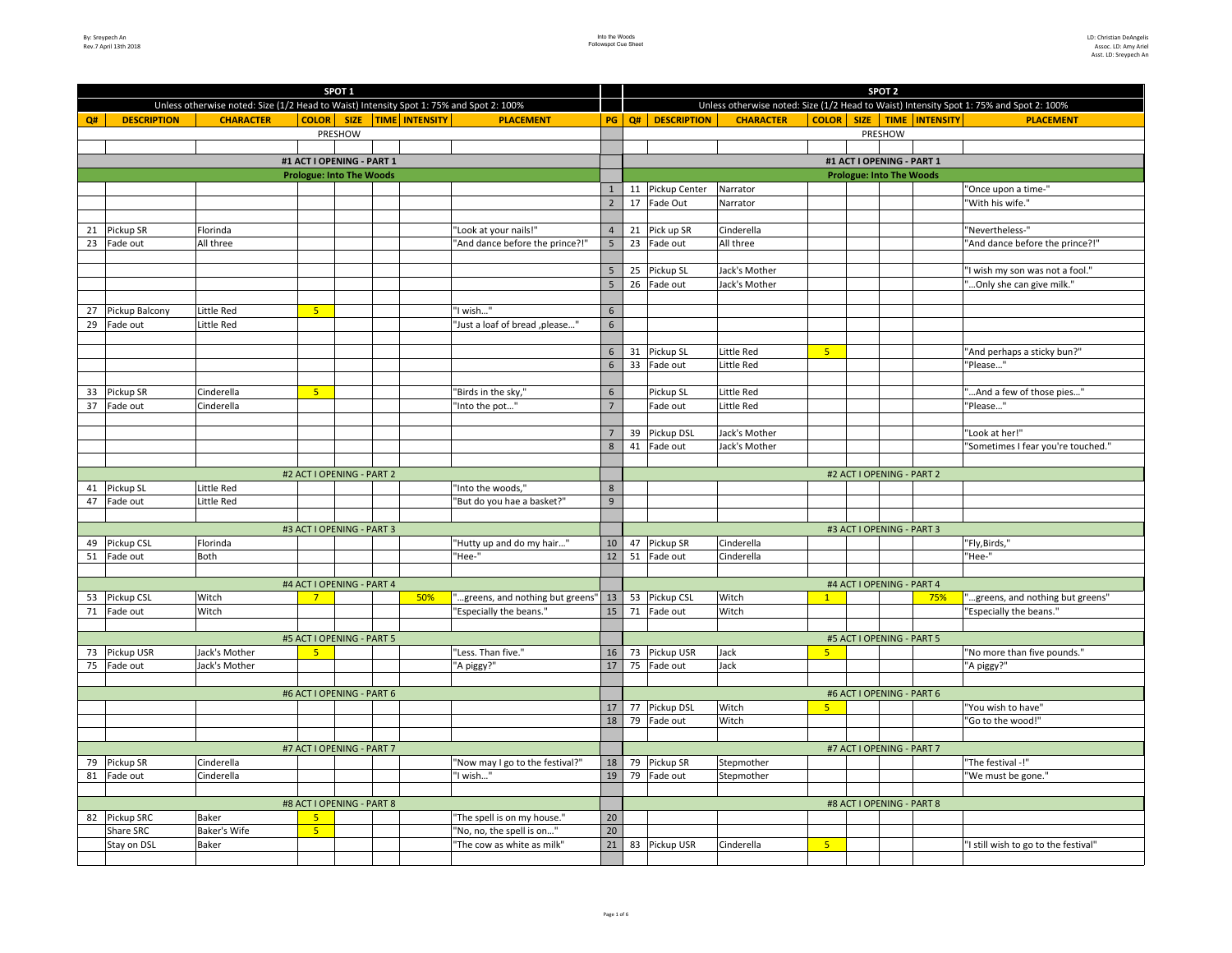| SPOT <sub>1</sub> |                       |                                                                                         |                                     |  |  |                             |    |                                                                                         | SPOT <sub>2</sub>      |                     |                |                             |                        |                                     |                                     |  |
|-------------------|-----------------------|-----------------------------------------------------------------------------------------|-------------------------------------|--|--|-----------------------------|----|-----------------------------------------------------------------------------------------|------------------------|---------------------|----------------|-----------------------------|------------------------|-------------------------------------|-------------------------------------|--|
|                   |                       | Unless otherwise noted: Size (1/2 Head to Waist) Intensity Spot 1: 75% and Spot 2: 100% |                                     |  |  |                             |    | Unless otherwise noted: Size (1/2 Head to Waist) Intensity Spot 1: 75% and Spot 2: 100% |                        |                     |                |                             |                        |                                     |                                     |  |
| Q#                | <b>DESCRIPTION</b>    | <b>CHARACTER</b>                                                                        | <b>COLOR</b> SIZE TIME INTENSITY    |  |  | <b>PLACEMENT</b>            | PG |                                                                                         | Q# DESCRIPTION         | <b>CHARACTER</b>    |                |                             |                        | COLOR SIZE TIME INTENSITY           | <b>PLACEMENT</b>                    |  |
|                   |                       |                                                                                         | #9 ACT I OPENING - PART 9           |  |  |                             |    |                                                                                         |                        |                     |                | #9 ACT I OPENING - PART 9   |                        |                                     |                                     |  |
|                   | 85 Fade out           | Baker                                                                                   |                                     |  |  | 'To go to the festival"     | 22 |                                                                                         | 85 Fade out            | Cinderella          |                |                             |                        |                                     | "To make the potion"                |  |
|                   |                       |                                                                                         |                                     |  |  |                             |    |                                                                                         |                        |                     |                |                             |                        |                                     |                                     |  |
|                   | 85 Pickup DSR         | Little Red                                                                              |                                     |  |  | to grandmother's house"     | 23 |                                                                                         |                        |                     |                |                             |                        |                                     |                                     |  |
|                   | 87 Fade out           | Little Red                                                                              |                                     |  |  | to grandmother's house"     | 23 |                                                                                         |                        |                     |                |                             |                        |                                     |                                     |  |
|                   |                       |                                                                                         |                                     |  |  |                             |    |                                                                                         |                        |                     |                |                             |                        |                                     |                                     |  |
|                   |                       |                                                                                         | <b>ACT I - SCENE 2</b>              |  |  |                             |    |                                                                                         |                        |                     |                |                             | <b>ACT I - SCENE 2</b> |                                     |                                     |  |
|                   |                       |                                                                                         | #10 Cinderella At The Grave         |  |  |                             |    |                                                                                         |                        |                     |                | #10 Cinderella At The Grave |                        |                                     |                                     |  |
|                   |                       |                                                                                         |                                     |  |  |                             | 25 |                                                                                         | 97 Pickup USC          | Cinderella          |                |                             |                        |                                     | "I've been good and"                |  |
|                   |                       |                                                                                         |                                     |  |  |                             | 26 |                                                                                         | 103 Fade out           | Cinderella          |                |                             |                        |                                     | "I'm off to get my wish."           |  |
|                   |                       |                                                                                         |                                     |  |  |                             |    |                                                                                         |                        |                     |                |                             |                        |                                     |                                     |  |
|                   |                       |                                                                                         | #11 Hello, Little Girl              |  |  |                             |    |                                                                                         |                        |                     |                | #11 Hello, Little Girl      |                        |                                     |                                     |  |
|                   | 111 Pickup DSR        | Wolf                                                                                    |                                     |  |  | "Mmmh"                      | 28 |                                                                                         | 111 Pickup Center      | Little Red          |                |                             |                        |                                     | "Mmmh"                              |  |
|                   | 123 Fade out          | Wolf                                                                                    |                                     |  |  | "And hello"                 | 30 |                                                                                         | 119 Fade out           | Little Red          |                |                             |                        |                                     | "Goodbye, Mr Wolf."                 |  |
|                   |                       |                                                                                         |                                     |  |  |                             |    |                                                                                         |                        |                     |                |                             |                        |                                     |                                     |  |
|                   |                       |                                                                                         | #12 AFTER - "HELLO, LITTLE GIRL     |  |  |                             |    |                                                                                         |                        |                     |                |                             |                        | #12 AFTER - "HELLO, LITTLE GIRL'    |                                     |  |
|                   | 129 Pickup DSR        | Baker's Wife                                                                            |                                     |  |  | "The cow as white as milk," | 32 |                                                                                         | 129 Pickup CSR         | <b>Baker</b>        |                |                             |                        |                                     | "The cow as white as milk,"         |  |
|                   | 130 Fade out          | Baker's Wife                                                                            |                                     |  |  | milk."                      | 33 |                                                                                         | 130 Fade out           | Baker               |                |                             |                        |                                     | - milk."                            |  |
|                   |                       |                                                                                         |                                     |  |  |                             |    |                                                                                         |                        |                     |                |                             |                        |                                     |                                     |  |
|                   | 130 Pickup CSR        | Mysterious Man                                                                          | <b>Wasit</b>                        |  |  | 'You'd be lucky"            | 35 |                                                                                         |                        |                     |                |                             |                        |                                     |                                     |  |
|                   | 130 Fade out          | Mysterious Man                                                                          |                                     |  |  | beans."                     | 35 |                                                                                         |                        |                     |                |                             |                        |                                     |                                     |  |
|                   |                       |                                                                                         |                                     |  |  |                             |    |                                                                                         |                        |                     |                |                             |                        |                                     |                                     |  |
|                   |                       |                                                                                         | #13 Well I Guess This Is Goodbye    |  |  |                             |    |                                                                                         |                        |                     |                |                             |                        | #13 Well I Guess This Is Goodbye    |                                     |  |
|                   |                       |                                                                                         |                                     |  |  |                             | 35 |                                                                                         | 131 Pickup DSL         | Jack                | $\overline{3}$ |                             |                        |                                     | "I guess this is goodbye, old pal," |  |
|                   |                       |                                                                                         |                                     |  |  |                             | 35 |                                                                                         | 133 Fade out           | Jack                |                |                             |                        |                                     | "It won't be on plate."             |  |
|                   |                       |                                                                                         |                                     |  |  |                             |    |                                                                                         |                        |                     |                |                             |                        |                                     |                                     |  |
|                   |                       |                                                                                         | #14 Maybe They're Magic             |  |  |                             |    |                                                                                         |                        |                     |                | #14 Maybe They're Magic     |                        |                                     |                                     |  |
|                   | 135 Pickup SR         | Baker's Wife                                                                            | $\overline{4}$                      |  |  | "If you know"               | 36 |                                                                                         | 135 Pickup             | <b>Baker</b>        | $\overline{4}$ |                             |                        | 100%                                | "If you know"                       |  |
|                   | 137 Fade out          | Baker                                                                                   |                                     |  |  | "The Beans!"                | 38 |                                                                                         | 137 Fade out           | <b>Baker's Wife</b> |                |                             |                        |                                     | When she exits.                     |  |
|                   |                       |                                                                                         |                                     |  |  |                             |    |                                                                                         |                        |                     |                |                             |                        |                                     |                                     |  |
|                   |                       |                                                                                         | #15 (Alternate) Rapunzel            |  |  |                             |    |                                                                                         |                        |                     |                | #15 (Alternate) Rapunzel    |                        |                                     |                                     |  |
|                   | Pickup SR             | Witch                                                                                   | $\overline{4}$                      |  |  | "Rapunzel, Rapunzel"        | 38 |                                                                                         | Pickup USR             | Rapunzel            | 4 <sup>1</sup> | Face                        |                        |                                     | "Ahhh"                              |  |
|                   | 143 Fade out          | Witch                                                                                   |                                     |  |  | Hair down.                  | 39 |                                                                                         | 143 Fade out           | Rapunzel            |                |                             |                        |                                     | Hair down.                          |  |
|                   |                       |                                                                                         |                                     |  |  |                             |    |                                                                                         |                        |                     |                |                             |                        |                                     |                                     |  |
|                   |                       |                                                                                         | #16 Baker's Reprise                 |  |  |                             |    |                                                                                         |                        |                     |                | #16 Baker's Reprise         |                        |                                     |                                     |  |
|                   | 147 Pickup SR         | Baker                                                                                   |                                     |  |  | "If you know"               | 40 |                                                                                         |                        |                     |                |                             |                        |                                     |                                     |  |
|                   | 149 Fade out          | Baker                                                                                   |                                     |  |  | who needs them more-"       | 41 |                                                                                         |                        |                     |                |                             |                        |                                     |                                     |  |
|                   |                       |                                                                                         |                                     |  |  |                             |    |                                                                                         |                        |                     |                |                             |                        |                                     |                                     |  |
|                   |                       |                                                                                         | #17 Grandmother's House             |  |  |                             |    |                                                                                         |                        |                     |                | #17 Grandmother's House     |                        |                                     |                                     |  |
|                   |                       |                                                                                         |                                     |  |  |                             | 41 |                                                                                         | Pickup SL Stairs       | <b>Little Red</b>   | 5 <sup>2</sup> |                             |                        |                                     | "Oh, dear. How uneasey I feel"      |  |
|                   |                       |                                                                                         |                                     |  |  |                             | 42 |                                                                                         | Fade out               | Little Red          | 5 <sup>°</sup> |                             |                        |                                     | When she's on 30" deck.             |  |
|                   |                       |                                                                                         |                                     |  |  |                             |    |                                                                                         |                        |                     |                |                             |                        |                                     |                                     |  |
|                   |                       |                                                                                         |                                     |  |  |                             |    |                                                                                         | Pickup SL Stairs Baker |                     | 5 <sup>1</sup> |                             |                        |                                     | "That grandmotehr has a mighty"     |  |
|                   |                       |                                                                                         |                                     |  |  |                             |    |                                                                                         | Fadeout                | <b>Baker</b>        | 5 <sup>2</sup> |                             |                        |                                     | When he's on 30" deck.              |  |
|                   |                       |                                                                                         |                                     |  |  |                             |    |                                                                                         |                        |                     |                |                             |                        |                                     |                                     |  |
|                   | #18   Know Things Now |                                                                                         |                                     |  |  |                             |    |                                                                                         |                        |                     |                | #18   Know Things Now       |                        |                                     |                                     |  |
|                   |                       |                                                                                         |                                     |  |  |                             |    |                                                                                         | 43 163 Pickup SR       | Little Red          | 5 <sup>2</sup> |                             |                        |                                     | "Mother Said,"                      |  |
|                   |                       |                                                                                         |                                     |  |  |                             | 45 |                                                                                         | 171 Fade out           | Little Red          |                |                             |                        |                                     | After Baker pick her up.            |  |
|                   |                       |                                                                                         |                                     |  |  |                             |    |                                                                                         |                        |                     |                |                             |                        |                                     |                                     |  |
|                   |                       |                                                                                         | #19 Jack's Mother                   |  |  |                             |    |                                                                                         |                        |                     |                | #19 Jack's Mother           |                        |                                     |                                     |  |
|                   |                       |                                                                                         |                                     |  |  |                             |    |                                                                                         |                        |                     |                |                             |                        |                                     |                                     |  |
|                   |                       |                                                                                         | #20 Cinderella Coming from the Ball |  |  |                             |    |                                                                                         |                        |                     |                |                             |                        | #20 Cinderella Coming from the Ball |                                     |  |
|                   |                       |                                                                                         |                                     |  |  |                             |    |                                                                                         |                        |                     |                |                             |                        |                                     |                                     |  |
|                   |                       |                                                                                         |                                     |  |  |                             |    |                                                                                         |                        |                     |                |                             |                        |                                     |                                     |  |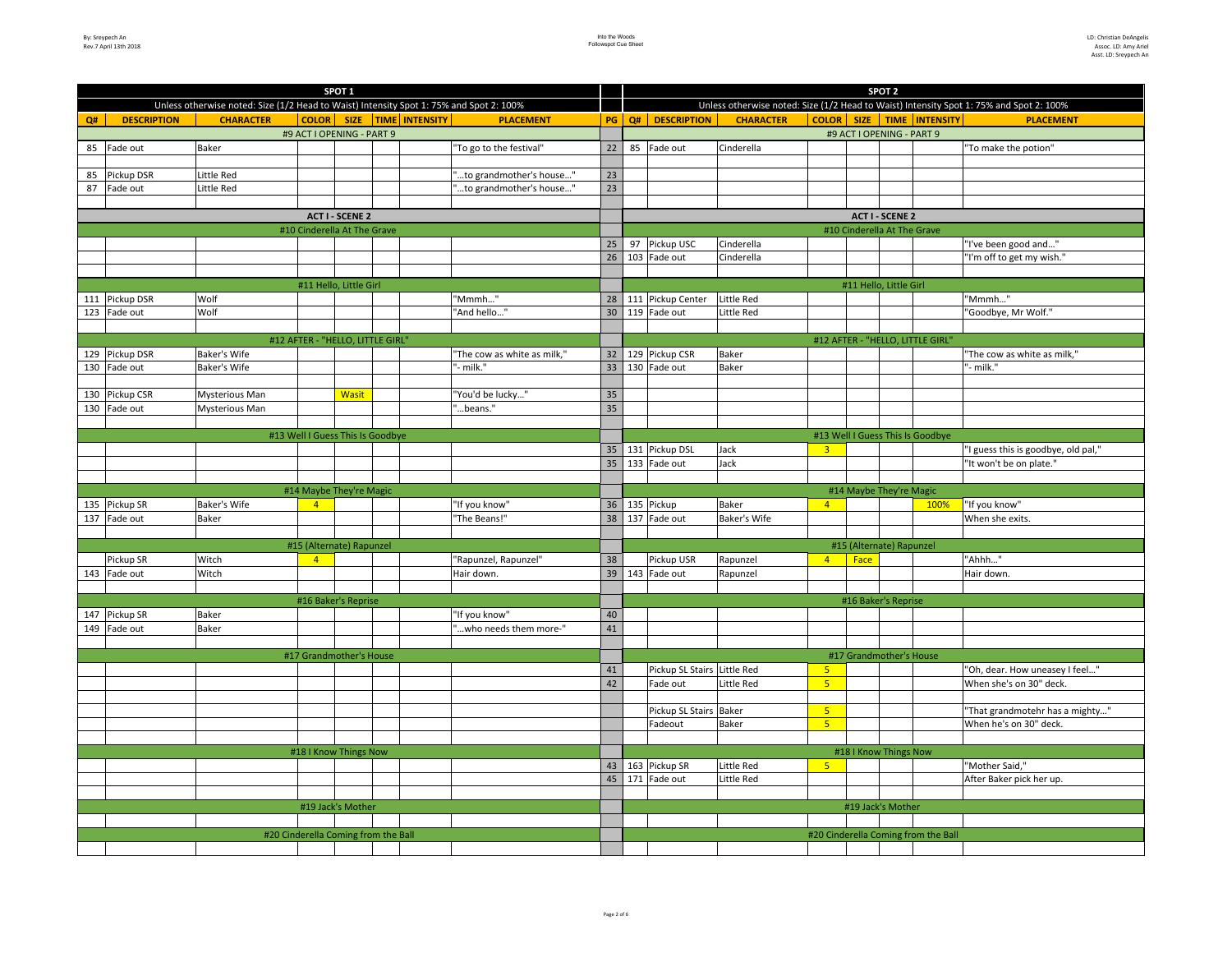|                    |                          |                                                                                         |                                | SPOT <sub>1</sub>      |                                 |                                 |    | SPOT <sub>2</sub> |                                                                                         |                     |                |                                 |      |                                     |  |  |
|--------------------|--------------------------|-----------------------------------------------------------------------------------------|--------------------------------|------------------------|---------------------------------|---------------------------------|----|-------------------|-----------------------------------------------------------------------------------------|---------------------|----------------|---------------------------------|------|-------------------------------------|--|--|
|                    |                          | Unless otherwise noted: Size (1/2 Head to Waist) Intensity Spot 1: 75% and Spot 2: 100% |                                |                        |                                 |                                 |    |                   | Unless otherwise noted: Size (1/2 Head to Waist) Intensity Spot 1: 75% and Spot 2: 100% |                     |                |                                 |      |                                     |  |  |
| Q#                 | <b>DESCRIPTION</b>       | <b>CHARACTER</b>                                                                        |                                |                        | COLOR   SIZE   TIME   INTENSITY | <b>PLACEMENT</b>                | PG |                   | Q# DESCRIPTION                                                                          | <b>CHARACTER</b>    |                | COLOR   SIZE   TIME   INTENSITY |      | <b>PLACEMENT</b>                    |  |  |
|                    |                          |                                                                                         | #21 A Very Nice Prince         |                        |                                 |                                 |    |                   |                                                                                         |                     |                | #21 A Very Nice Prince          |      |                                     |  |  |
|                    | 181 Pickup SR            | <b>Baker's Wife</b>                                                                     | $\overline{4}$                 |                        |                                 | "And-?"                         | 48 |                   | 181 Pickup SL                                                                           | Cinderella          | $\overline{4}$ |                                 |      | "It's a very nice ball."            |  |  |
|                    | 185 Fade out             | Baker's Wife                                                                            |                                |                        |                                 | "Hey!"                          | 50 |                   | 184 Fade out                                                                            | Cinderella          |                |                                 |      | "I must go home."                   |  |  |
|                    |                          |                                                                                         |                                |                        |                                 |                                 |    |                   |                                                                                         |                     |                |                                 |      |                                     |  |  |
| #22 First Midnight |                          |                                                                                         |                                |                        |                                 |                                 |    |                   |                                                                                         |                     |                | #22 First Midnight              |      |                                     |  |  |
|                    |                          |                                                                                         |                                |                        |                                 |                                 | 53 |                   | 185 Pickup Balcony Repunzal                                                             |                     | $\overline{4}$ | Head                            |      | "Ahhh"                              |  |  |
|                    |                          |                                                                                         |                                |                        |                                 |                                 | 53 |                   | 185 Fade out                                                                            | Repunzal            |                |                                 |      | "One midnight"                      |  |  |
|                    |                          |                                                                                         |                                |                        |                                 |                                 |    |                   |                                                                                         |                     |                |                                 |      |                                     |  |  |
|                    |                          |                                                                                         |                                | <b>ACT I - SCENE 3</b> |                                 |                                 |    |                   | <b>ACT I - SCENE 3</b>                                                                  |                     |                |                                 |      |                                     |  |  |
|                    |                          |                                                                                         | #23 Giants in the Sky          |                        |                                 |                                 |    |                   |                                                                                         |                     |                | #23 Giants in the Sky           |      |                                     |  |  |
|                    | 197 Pickup Balcony       | Jack                                                                                    | 5 <sup>2</sup>                 | <b>Waist</b>           | 75%                             | "There aer giants in the sky!"  | 56 |                   |                                                                                         |                     |                |                                 |      |                                     |  |  |
|                    |                          |                                                                                         |                                |                        |                                 |                                 |    |                   |                                                                                         |                     |                |                                 |      |                                     |  |  |
|                    |                          | *** FADE OUT QUICKLY WHEN HE GOES UNDERNEATH THE STAIRS THEN PICK HIM BACK UP***        |                                |                        |                                 |                                 |    |                   |                                                                                         |                     |                |                                 |      |                                     |  |  |
|                    |                          |                                                                                         |                                |                        |                                 |                                 |    |                   |                                                                                         |                     |                |                                 |      |                                     |  |  |
|                    | 209 Fade out             | Jack                                                                                    |                                |                        |                                 | "Giants in the sky!"            | 58 |                   |                                                                                         |                     |                |                                 |      |                                     |  |  |
|                    |                          |                                                                                         |                                |                        |                                 |                                 |    |                   |                                                                                         |                     |                |                                 |      |                                     |  |  |
|                    |                          |                                                                                         |                                | #24 Fanfares           |                                 |                                 |    |                   |                                                                                         |                     |                | #24 Fanfares                    |      |                                     |  |  |
|                    |                          |                                                                                         |                                |                        |                                 |                                 |    |                   |                                                                                         |                     |                |                                 |      |                                     |  |  |
|                    |                          |                                                                                         |                                | #25 Agony              |                                 |                                 |    |                   |                                                                                         |                     |                | #25 Agony                       |      |                                     |  |  |
|                    | 221 Pickup SR            | Rapunzel's Prince                                                                       |                                |                        | 25%                             | "Did I abuse her?               |    |                   | 63 221 Pickup CSL                                                                       | Cinderella's Prince |                |                                 | 100% | "Did I abuse her?                   |  |  |
|                    | <mark>Itensity up</mark> | Rapunzel's Prince                                                                       |                                |                        | 100%                            | "High in her tower,"            | 64 |                   |                                                                                         |                     |                |                                 |      |                                     |  |  |
|                    | 235 Fade out             | Rapunzel's Prince                                                                       |                                | <b>Head</b>            |                                 | "I must have her wife."         |    |                   | 235 Fade out                                                                            | Cinderella's Prince |                | <b>Head</b>                     |      | "I must have her wife."             |  |  |
|                    |                          |                                                                                         |                                |                        |                                 |                                 |    |                   |                                                                                         |                     |                |                                 |      |                                     |  |  |
|                    |                          |                                                                                         | #26 Jack, Jack, Jack/ Repunzel |                        |                                 |                                 |    |                   |                                                                                         |                     |                | #26 Jack, Jack, Jack/ Repunzel  |      |                                     |  |  |
|                    |                          |                                                                                         |                                |                        |                                 |                                 | 67 |                   | 243 Pickup Balcony Rapunzel                                                             |                     | $\overline{4}$ | $ $ Face                        |      | "Ahhh"                              |  |  |
|                    |                          |                                                                                         |                                |                        |                                 |                                 | 68 |                   | 245 Fade out                                                                            | Rapunzel            |                |                                 |      | When she exits.                     |  |  |
|                    |                          |                                                                                         |                                |                        |                                 |                                 |    |                   |                                                                                         |                     |                |                                 |      |                                     |  |  |
|                    |                          |                                                                                         | #27 A Very Nice Prince         |                        |                                 |                                 |    |                   |                                                                                         |                     |                | #27 A Very Nice Prince          |      |                                     |  |  |
|                    | 249 Pickup SR            | Baker's Wife                                                                            | $\overline{4}$                 |                        |                                 | "Yes-? And-?"                   | 69 |                   | 249 Pickup SL                                                                           | Cinderella          | $\overline{4}$ |                                 |      | "Oh, it's still a nice ball."       |  |  |
|                    | 251 Fade out             | Baker's Wife                                                                            |                                |                        |                                 | "I need it to have a child!"    | 71 |                   | 251 Fade out                                                                            | Cinderella          |                |                                 |      | "And I need it to get out of here!" |  |  |
|                    |                          |                                                                                         |                                |                        |                                 |                                 |    |                   |                                                                                         |                     |                |                                 |      |                                     |  |  |
|                    |                          |                                                                                         |                                | #28 It Takes Two       |                                 |                                 |    |                   |                                                                                         |                     |                | #28 It Takes Two                |      |                                     |  |  |
|                    | 257 Pickup SR            | Baker                                                                                   | 2 <sup>2</sup>                 |                        |                                 | " two of us to get this child." | 73 |                   | 257 Pickup SL                                                                           | Baker's Wife        | $\overline{2}$ |                                 |      | "You've changed."                   |  |  |
|                    | 271 Fade out             | Baker                                                                                   |                                |                        |                                 | "Stop her! Stop that hen!"      | 75 |                   | 271 Fade out                                                                            | <b>Baker's Wife</b> |                |                                 |      | "Stop her! Stop that hen!"          |  |  |
|                    |                          |                                                                                         |                                |                        |                                 |                                 |    |                   |                                                                                         |                     |                |                                 |      |                                     |  |  |
|                    |                          |                                                                                         |                                | #29 Cow Death          |                                 |                                 |    |                   |                                                                                         |                     |                | #29 Cow Death                   |      |                                     |  |  |
|                    |                          |                                                                                         |                                |                        |                                 |                                 |    |                   |                                                                                         |                     |                |                                 |      |                                     |  |  |
|                    |                          |                                                                                         | #30 Second Midnight            |                        |                                 |                                 |    |                   |                                                                                         |                     |                | #30 Second Midnight             |      |                                     |  |  |
|                    |                          |                                                                                         |                                |                        |                                 |                                 |    |                   |                                                                                         |                     |                |                                 |      |                                     |  |  |
|                    |                          |                                                                                         |                                | <b>ACT I - SCENE 4</b> |                                 |                                 |    |                   |                                                                                         |                     |                | <b>ACT I - SCENE 4</b>          |      |                                     |  |  |
|                    |                          |                                                                                         |                                | #31 Stay With Me       |                                 |                                 |    |                   |                                                                                         |                     |                | #31 Stay With Me                |      |                                     |  |  |
|                    | 285 Pickup CSR           | Rapunzel                                                                                |                                |                        |                                 | <b>Bookshelfs open.</b>         | 81 |                   | 285 Pickup CSL                                                                          | Witch               |                |                                 |      | <b>Bookshelfs open.</b>             |  |  |
|                    | 294 Fade out             | Rapunzel                                                                                |                                |                        |                                 | "No! No!"                       | 83 |                   | 294 Fade out                                                                            | Witch               |                |                                 |      | "No! No!"                           |  |  |
|                    |                          |                                                                                         |                                |                        |                                 |                                 |    |                   |                                                                                         |                     |                |                                 |      |                                     |  |  |
|                    |                          |                                                                                         |                                | #32 Underscore         |                                 |                                 |    |                   |                                                                                         |                     |                | #32 Underscore                  |      |                                     |  |  |
|                    |                          |                                                                                         |                                |                        |                                 |                                 |    |                   |                                                                                         |                     |                |                                 |      |                                     |  |  |
|                    |                          |                                                                                         | #33 On the Steps of the Palace |                        |                                 |                                 |    |                   |                                                                                         |                     |                | #33 On the Steps of the Palace  |      |                                     |  |  |
|                    | 301 Pickup Balcony       | Cinderella                                                                              |                                |                        | 75%                             | "He's a very smart prince,"     | 86 |                   |                                                                                         |                     |                |                                 |      |                                     |  |  |
|                    | 311 Fade out             | Cinderella                                                                              |                                |                        |                                 | "On the steps of the palace."   | 87 |                   |                                                                                         |                     |                |                                 |      |                                     |  |  |
|                    |                          |                                                                                         |                                |                        |                                 |                                 |    |                   |                                                                                         |                     |                |                                 |      |                                     |  |  |
|                    |                          |                                                                                         |                                | #34 Underscore         |                                 |                                 |    |                   |                                                                                         |                     |                | #34 Underscore                  |      |                                     |  |  |
|                    |                          |                                                                                         |                                |                        |                                 |                                 |    |                   |                                                                                         |                     |                |                                 |      |                                     |  |  |
|                    |                          |                                                                                         |                                | #35 The Potion         |                                 |                                 |    |                   |                                                                                         |                     |                | #35 The Potion                  |      |                                     |  |  |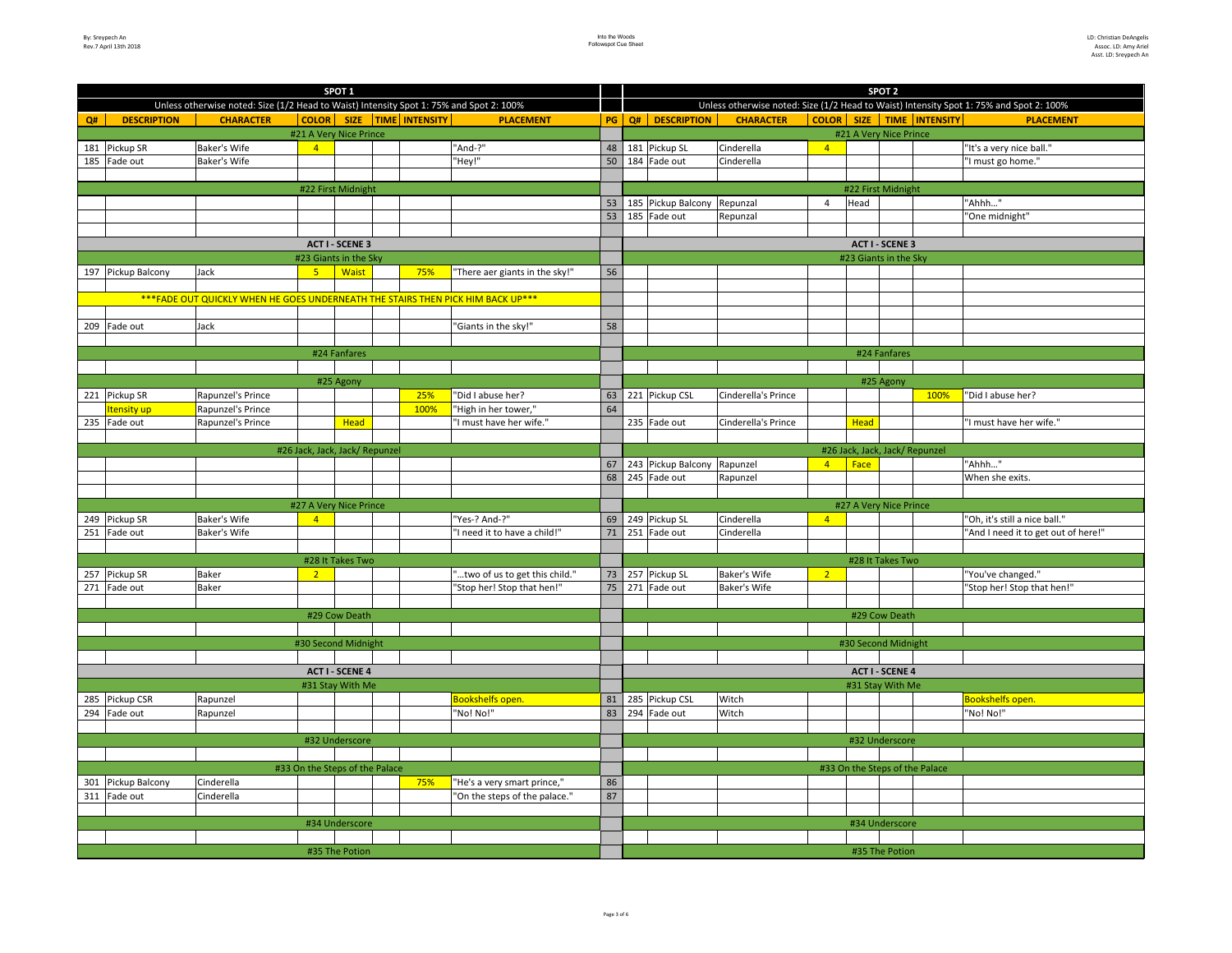| SPOT <sub>1</sub>         |                           |                                                                                         |                             |                         |  |                           |                                    |     | SPOT <sub>2</sub>                              |                           |                     |                   |              |                             |                                                                                         |  |  |  |  |
|---------------------------|---------------------------|-----------------------------------------------------------------------------------------|-----------------------------|-------------------------|--|---------------------------|------------------------------------|-----|------------------------------------------------|---------------------------|---------------------|-------------------|--------------|-----------------------------|-----------------------------------------------------------------------------------------|--|--|--|--|
|                           |                           | Unless otherwise noted: Size (1/2 Head to Waist) Intensity Spot 1: 75% and Spot 2: 100% |                             |                         |  |                           |                                    |     |                                                |                           |                     |                   |              |                             | Unless otherwise noted: Size (1/2 Head to Waist) Intensity Spot 1: 75% and Spot 2: 100% |  |  |  |  |
| Q#                        | <b>DESCRIPTION</b>        | <b>CHARACTER</b>                                                                        |                             |                         |  | COLOR SIZE TIME INTENSITY | <b>PLACEMENT</b>                   |     |                                                | <b>PG</b> Q# DESCRIPTION  | <b>CHARACTER</b>    | <b>COLOR</b> SIZE |              |                             | TIME INTENSITY<br><b>PLACEMENT</b>                                                      |  |  |  |  |
|                           |                           |                                                                                         |                             |                         |  |                           |                                    |     |                                                |                           |                     |                   |              |                             |                                                                                         |  |  |  |  |
| <b>ACT I - SCENE 5</b>    |                           |                                                                                         |                             |                         |  |                           |                                    |     |                                                | <b>ACT I - SCENE 5</b>    |                     |                   |              |                             |                                                                                         |  |  |  |  |
| #36 ACT I Finale - Part 1 |                           |                                                                                         |                             |                         |  |                           |                                    |     |                                                | #36 ACT I Finale - Part 1 |                     |                   |              |                             |                                                                                         |  |  |  |  |
|                           | 339 Pickup SR             | Florinda                                                                                | $\mathbf{A}$                |                         |  |                           | "Careful, my toe-!"                | 98  | 339 Pickup DSL<br>Stepmother<br>$\overline{4}$ |                           |                     |                   |              |                             | 'Careful, my toe-!"                                                                     |  |  |  |  |
|                           | 341 Fade out              | Florinda & Prince                                                                       |                             |                         |  |                           | riding off to become his bride.'   | 99  |                                                | 339 Fadeout               | Stepmother          |                   |              |                             | "You'll never need to walk!"                                                            |  |  |  |  |
|                           |                           |                                                                                         |                             |                         |  |                           |                                    |     |                                                |                           |                     |                   |              |                             |                                                                                         |  |  |  |  |
|                           |                           |                                                                                         | #37 ACT I Finale - Part 2   |                         |  |                           |                                    |     |                                                |                           |                     |                   |              | #37 ACT I Finale - Part 2   |                                                                                         |  |  |  |  |
|                           |                           |                                                                                         |                             |                         |  |                           |                                    |     |                                                | 99 343 Pickup DSL         | Stepmother          | $\overline{4}$    |              |                             | "Why won't it fit?"                                                                     |  |  |  |  |
|                           |                           |                                                                                         |                             |                         |  |                           |                                    |     |                                                | 100 343 Fade out          | Stepmother          |                   |              |                             | blood trickling from the shoe."                                                         |  |  |  |  |
|                           |                           |                                                                                         |                             |                         |  |                           |                                    |     |                                                |                           |                     |                   |              |                             |                                                                                         |  |  |  |  |
|                           | #38 ACT I Finale - Part 3 |                                                                                         |                             |                         |  |                           |                                    |     |                                                |                           |                     |                   |              | #38 ACT I Finale - Part 3   |                                                                                         |  |  |  |  |
|                           | 355 Pickup SL             | Baker's Wife                                                                            |                             |                         |  |                           | "I didn't think I'd wed a prince." |     |                                                | 102 355 Pickup SL         | Cinderella          |                   |              |                             | "I didn't think I'd wed a prince."                                                      |  |  |  |  |
|                           | Share SL                  | Baker                                                                                   |                             |                         |  |                           | "I didn't think I'd wed a prince." | 102 |                                                | Share SL                  | Cinderella's Prince |                   |              |                             | "I didn't think I'd find you."                                                          |  |  |  |  |
|                           | 357 Fade out              | Both                                                                                    |                             |                         |  |                           | "could be so happy!"               |     |                                                | 102 357 Fade out          | <b>Both</b>         |                   |              |                             | " could be so happy!"                                                                   |  |  |  |  |
|                           |                           |                                                                                         |                             |                         |  |                           |                                    |     |                                                |                           |                     |                   |              |                             |                                                                                         |  |  |  |  |
|                           |                           |                                                                                         | #39 ACT I Finale - Part 4   |                         |  |                           |                                    |     |                                                |                           |                     |                   |              | #39 ACT I Finale - Part 4   |                                                                                         |  |  |  |  |
|                           |                           | *** STAND BY, A LOT OF PEOPLE TO LIT ***                                                |                             |                         |  |                           |                                    |     |                                                |                           |                     |                   |              |                             | *** STAND BY, A LOT OF PEOPLE TO LIT ***                                                |  |  |  |  |
|                           | 359 Pickup SR             | Narrator                                                                                |                             |                         |  |                           | "And it came to pass, all that"    | 102 |                                                |                           |                     |                   |              |                             |                                                                                         |  |  |  |  |
|                           | 359 Fade out              | Narrator                                                                                |                             |                         |  |                           | "Not a sigh"                       |     |                                                | 104 369 Pickup CSL        | Florinda            |                   |              |                             | "I was greedy."                                                                         |  |  |  |  |
|                           |                           |                                                                                         |                             |                         |  |                           |                                    |     |                                                |                           |                     |                   |              |                             |                                                                                         |  |  |  |  |
|                           | 363 Pickup CSR            | Luncinda                                                                                |                             |                         |  |                           | "I was vain."                      | 104 |                                                |                           |                     |                   |              |                             |                                                                                         |  |  |  |  |
|                           | Switch to                 | Witch                                                                                   |                             |                         |  |                           | "I was perfect."                   | 105 |                                                | Switch                    | Witch               |                   |              |                             | "I was perfect."                                                                        |  |  |  |  |
|                           | 365 Fade out              | Witch                                                                                   |                             |                         |  |                           | 'Been worthy of our discontents    |     |                                                | 105 365 Fade out          | Witch               |                   |              |                             | 'Been worthy of our discontents"                                                        |  |  |  |  |
|                           |                           |                                                                                         |                             |                         |  |                           |                                    |     |                                                |                           |                     |                   |              |                             |                                                                                         |  |  |  |  |
|                           |                           |                                                                                         |                             |                         |  |                           |                                    |     |                                                | 106 374 Pickup SR         | Narrator            |                   |              |                             | 'You go into the woods,"                                                                |  |  |  |  |
|                           |                           |                                                                                         |                             |                         |  |                           |                                    |     |                                                | 108 375 Fade out          | Narrator            |                   |              |                             | 'To be cntinued."                                                                       |  |  |  |  |
|                           |                           |                                                                                         |                             |                         |  |                           |                                    |     |                                                |                           |                     |                   |              |                             |                                                                                         |  |  |  |  |
|                           |                           |                                                                                         |                             | <b>ACT II - SCENE 1</b> |  |                           |                                    |     |                                                |                           |                     |                   |              | <b>ACT II - SCENE 1</b>     |                                                                                         |  |  |  |  |
|                           |                           | #40 ACT II Opening - Part 1 to #47 ACT II Opening - Part 8                              |                             |                         |  |                           |                                    |     |                                                |                           |                     |                   |              |                             | #40 ACT II Opening - Part 1 to #47 ACT II Opening - Part 8                              |  |  |  |  |
|                           |                           |                                                                                         |                             |                         |  |                           |                                    |     |                                                |                           |                     |                   |              |                             |                                                                                         |  |  |  |  |
|                           |                           |                                                                                         | #48 ACT II Opening - Part 9 |                         |  |                           |                                    |     |                                                |                           |                     |                   |              | #48 ACT II Opening - Part 9 |                                                                                         |  |  |  |  |
|                           | 449 Pickup SRC            | Baker                                                                                   | 2 <sup>2</sup>              |                         |  |                           | "Into the woods,"                  |     |                                                | 124 449 Pickup            | <b>Baker's Wife</b> | 2 <sup>2</sup>    |              |                             | 'Into the woods,"                                                                       |  |  |  |  |
|                           | <b>Share SRC</b>          | Little Red                                                                              | 2 <sup>2</sup>              |                         |  |                           | "Into the woods to grandmothe"     | 124 |                                                | Fade out                  | <b>Baker's Wife</b> |                   |              |                             | another journey"                                                                        |  |  |  |  |
|                           | Fade out                  | Baker                                                                                   |                             |                         |  |                           | "To hestitae-"                     | 124 |                                                |                           |                     |                   |              |                             |                                                                                         |  |  |  |  |
|                           |                           |                                                                                         |                             |                         |  |                           |                                    |     |                                                | Pickup                    | Jack                | $\overline{2}$    |              |                             | 'Into the woods,"                                                                       |  |  |  |  |
|                           | Pickup 0" Deck            | Cinderella                                                                              | 2 <sup>1</sup>              |                         |  |                           | "Into the woods,"                  |     |                                                | 124 455 Fade out          | Jack                |                   |              |                             | "slay the giants!"                                                                      |  |  |  |  |
|                           | 455 Fade out              | Cinderella                                                                              |                             |                         |  |                           | "to see what's wrong"              | 124 |                                                |                           |                     |                   |              |                             |                                                                                         |  |  |  |  |
|                           |                           |                                                                                         |                             |                         |  |                           |                                    |     |                                                |                           |                     |                   |              |                             |                                                                                         |  |  |  |  |
|                           |                           |                                                                                         |                             | <b>ACT II - SCENE 2</b> |  |                           |                                    |     |                                                |                           |                     |                   |              | <b>ACT II - SCENE 2</b>     |                                                                                         |  |  |  |  |
|                           |                           |                                                                                         |                             | #49 Fanfare             |  |                           |                                    |     |                                                |                           |                     |                   |              | #49 Fanfare                 |                                                                                         |  |  |  |  |
|                           |                           |                                                                                         |                             |                         |  |                           |                                    |     |                                                |                           |                     |                   |              |                             |                                                                                         |  |  |  |  |
|                           |                           |                                                                                         | #50 Agony (Reprise)         |                         |  |                           |                                    |     |                                                |                           |                     |                   |              | #50 Agony (Reprise)         |                                                                                         |  |  |  |  |
|                           | 459 Pickup SR             | Rapunzel's Prince                                                                       | $4 -$                       | <b>Waist</b>            |  | 25%                       | "High in a tower-"                 |     |                                                | 127 459 Pickup SL         | Cinderella's Prince | $\overline{4}$    | <b>Waist</b> |                             | "High in a tower-"<br>100%                                                              |  |  |  |  |
|                           | Intensity up              | Rapunzel's Prince                                                                       |                             |                         |  | 75%                       | "I found a casket"                 | 128 |                                                |                           |                     |                   |              |                             |                                                                                         |  |  |  |  |
|                           | 469 Fade out              | Rapunzel's Prince                                                                       |                             |                         |  |                           | back to my wife"                   |     |                                                | 130 469 Fade out          | Cinderella's Prince |                   |              |                             | back to my wife"                                                                        |  |  |  |  |
|                           |                           |                                                                                         |                             |                         |  |                           |                                    |     |                                                |                           |                     |                   |              |                             |                                                                                         |  |  |  |  |
|                           | #51 After Agony (Reprise) |                                                                                         |                             |                         |  |                           |                                    |     |                                                |                           |                     |                   |              | #51 After Agony (Reprise)   |                                                                                         |  |  |  |  |
|                           |                           |                                                                                         |                             |                         |  |                           |                                    |     |                                                |                           |                     |                   |              |                             |                                                                                         |  |  |  |  |
|                           |                           |                                                                                         |                             | #52 Underscore          |  |                           |                                    |     |                                                |                           |                     |                   |              | #52 Underscore              |                                                                                         |  |  |  |  |
|                           |                           |                                                                                         |                             |                         |  |                           |                                    |     |                                                |                           |                     |                   |              |                             |                                                                                         |  |  |  |  |
|                           |                           |                                                                                         |                             | #53 Cues                |  |                           |                                    |     |                                                |                           |                     |                   |              | #53 Cues                    |                                                                                         |  |  |  |  |
|                           |                           |                                                                                         |                             |                         |  |                           |                                    |     |                                                |                           |                     |                   |              |                             |                                                                                         |  |  |  |  |
| #54 Witch's Lament        |                           |                                                                                         |                             |                         |  |                           |                                    |     |                                                |                           |                     |                   |              | #54 Witch's Lament          |                                                                                         |  |  |  |  |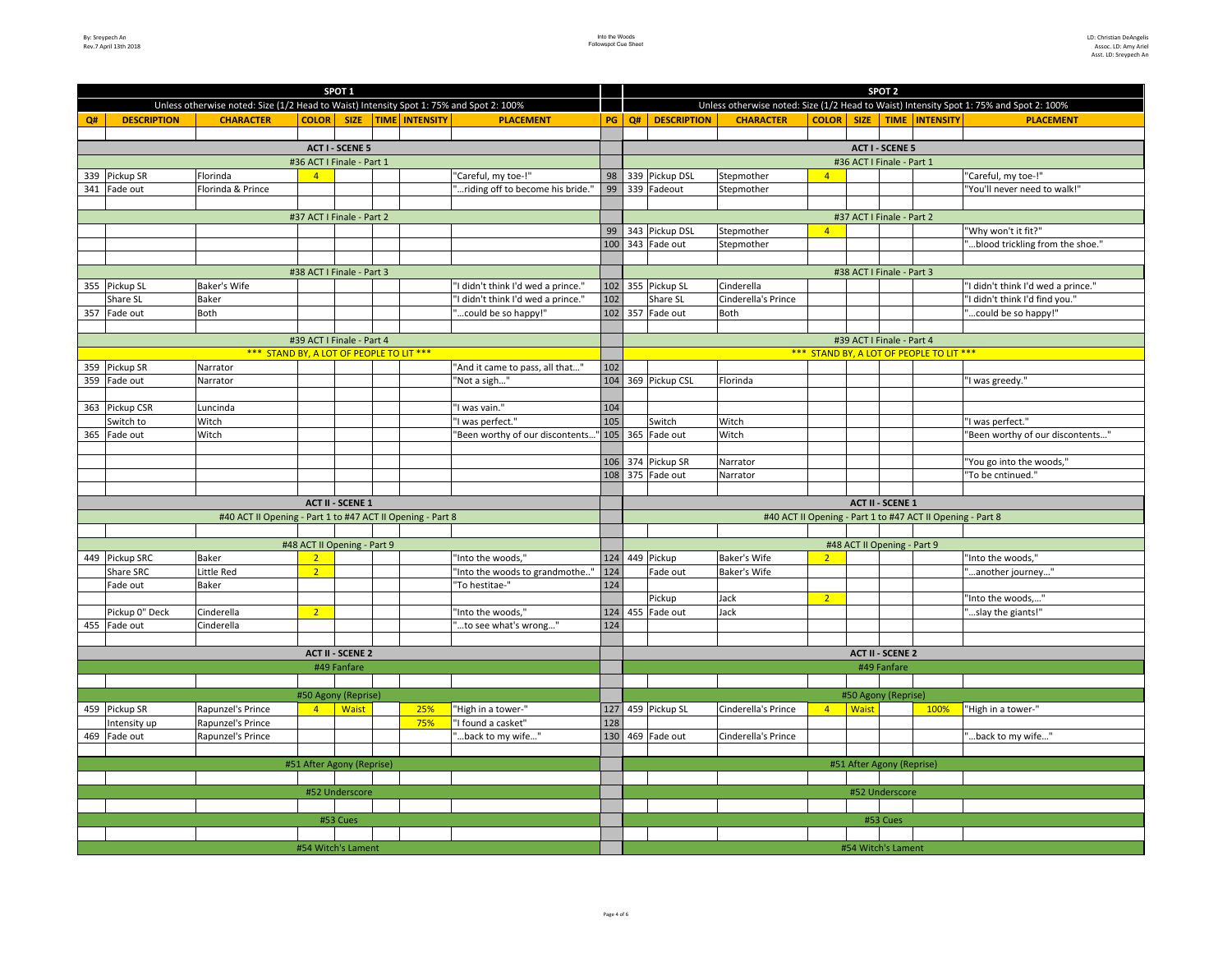|     |                         |                                                                                         |                              |                   | SPOT <sub>2</sub>          |                            |     |    |                              |                       |                                          |             |                              |                  |                                                                                         |
|-----|-------------------------|-----------------------------------------------------------------------------------------|------------------------------|-------------------|----------------------------|----------------------------|-----|----|------------------------------|-----------------------|------------------------------------------|-------------|------------------------------|------------------|-----------------------------------------------------------------------------------------|
|     |                         | Unless otherwise noted: Size (1/2 Head to Waist) Intensity Spot 1: 75% and Spot 2: 100% |                              |                   |                            |                            |     |    |                              |                       |                                          |             |                              |                  | Unless otherwise noted: Size (1/2 Head to Waist) Intensity Spot 1: 75% and Spot 2: 100% |
| Q#  | <b>DESCRIPTION</b>      | <b>CHARACTER</b>                                                                        | <b>COLOR</b>                 | <b>SIZE</b>       | <b>TIME INTENSITY</b>      | <b>PLACEMENT</b>           | PG  | Q# | <b>DESCRIPTION</b>           | <b>CHARACTER</b>      | <b>COLOR</b>                             | <b>SIZE</b> |                              | TIME   INTENSITY | <b>PLACEMENT</b>                                                                        |
|     |                         |                                                                                         |                              |                   |                            |                            |     |    | 141 509 Pickup DSR           | Witch                 | $\overline{2}$                           |             |                              |                  | "This is the world I meant."                                                            |
|     |                         |                                                                                         |                              |                   |                            |                            |     |    | 142 515 Fade out             | Witch                 |                                          |             |                              |                  | "To something you lose"                                                                 |
|     |                         |                                                                                         |                              |                   |                            |                            |     |    |                              |                       |                                          |             |                              |                  |                                                                                         |
|     |                         |                                                                                         |                              | #55 100 Paces     |                            |                            |     |    |                              |                       |                                          |             | #55 100 Paces                |                  |                                                                                         |
|     |                         |                                                                                         |                              |                   |                            |                            |     |    |                              |                       |                                          |             |                              |                  |                                                                                         |
|     |                         |                                                                                         | #56 Any Moment - Part 1      |                   |                            |                            |     |    |                              |                       |                                          |             | #56 Any Moment - Part 1      |                  |                                                                                         |
|     | 523 Pickup SRC          | Cinderella's Prince                                                                     | $\overline{4}$               |                   |                            | "Brave?"                   |     |    | 147 523 Pickup SL            | Baker's Wife          | $\overline{4}$                           |             |                              |                  | "Brave?"                                                                                |
|     | 527 Fade out            | Cinderella's Prince                                                                     |                              |                   |                            | "for the moment."          |     |    | 148 527 Fade out             | Baker's Wife          |                                          |             |                              |                  | "for the moment."                                                                       |
|     |                         |                                                                                         |                              |                   |                            |                            |     |    |                              |                       |                                          |             |                              |                  |                                                                                         |
|     |                         |                                                                                         | #57 Any Moment - Part 2      |                   |                            |                            |     |    |                              |                       |                                          |             | #57 Any Moment - Part 2      |                  |                                                                                         |
|     | 531 Pickup SR           | Cinderella's Prince                                                                     | $\overline{4}$               |                   |                            | "I must leave you."        |     |    | 150 531 Pickup SR            | Baker's Wife          | $\overline{4}$                           |             |                              |                  | "I must leave you."                                                                     |
|     | 533 Fade out            | Cinderella's Prince                                                                     |                              |                   |                            | "you've made me feel."     | 150 |    |                              |                       |                                          |             |                              |                  |                                                                                         |
|     |                         |                                                                                         |                              |                   |                            |                            |     |    |                              |                       |                                          |             |                              |                  |                                                                                         |
|     |                         |                                                                                         | #58 Moments in the Woods     |                   |                            |                            |     |    |                              |                       |                                          |             | #58 Moments in the Woods     |                  |                                                                                         |
|     |                         |                                                                                         |                              |                   |                            |                            |     |    | 152 551 Fade out             | <b>Baker's Wife</b>   | 4 <sup>1</sup>                           |             |                              |                  | "to leave the woods."                                                                   |
|     |                         |                                                                                         |                              |                   |                            |                            |     |    |                              |                       |                                          |             |                              |                  |                                                                                         |
|     |                         |                                                                                         |                              | #59 Underscore    |                            |                            |     |    |                              |                       |                                          |             | #59 Underscore               |                  |                                                                                         |
|     |                         |                                                                                         |                              |                   |                            |                            |     |    |                              |                       |                                          |             |                              |                  |                                                                                         |
|     |                         |                                                                                         |                              | #60 Your Fault    |                            |                            |     |    |                              |                       |                                          |             | #60 Your Fault               |                  |                                                                                         |
|     |                         |                                                                                         |                              |                   |                            |                            |     |    |                              |                       |                                          |             |                              |                  |                                                                                         |
|     |                         |                                                                                         |                              | #61 Last Midnight |                            |                            |     |    |                              |                       |                                          |             | #61 Last Midnight            |                  |                                                                                         |
|     | 575 Pickup SR           | Witch                                                                                   | $\overline{2}$               |                   |                            | "It's the last midnight."  | 162 |    |                              |                       |                                          |             |                              |                  |                                                                                         |
| 589 | Fade out                | Witch                                                                                   |                              |                   |                            | "Cruuunch!"                | 165 |    |                              |                       |                                          |             |                              |                  |                                                                                         |
|     |                         |                                                                                         |                              |                   |                            |                            |     |    |                              |                       |                                          |             |                              |                  |                                                                                         |
|     |                         |                                                                                         | #62 Arms of a Princess       |                   |                            |                            |     |    |                              |                       |                                          |             | #62 Arms of a Princess       |                  |                                                                                         |
|     |                         |                                                                                         |                              |                   |                            |                            |     |    |                              |                       |                                          |             |                              |                  |                                                                                         |
|     |                         |                                                                                         |                              | #63 No More       |                            |                            |     |    |                              |                       |                                          |             | #63 No More                  |                  |                                                                                         |
|     | 595 Pickup DSR          | Baker                                                                                   | 5 <sub>o</sub>               |                   | 75%                        | "No more questions."       |     |    | 167 593 Pickup SL            | <b>Mysterious Man</b> | 5 <sup>2</sup>                           |             |                              | 25%              | "Is that true?"                                                                         |
|     | Dimmed                  | Baker                                                                                   |                              |                   | 50%                        | *When he sits down.*       | 168 |    | ntensity up                  | Mysterious Man        |                                          |             |                              | 100%             | *When he stands up.*                                                                    |
|     | <mark>tensity up</mark> | Baker                                                                                   |                              |                   | 75%                        | *When they're together.*   |     |    | 169 605 Fade out             | <b>Mysterious Man</b> |                                          |             |                              |                  | "Like father, like son."                                                                |
| 607 | Fade out                | Baker                                                                                   |                              |                   |                            | "No more"                  | 169 |    |                              |                       |                                          |             |                              |                  |                                                                                         |
|     |                         |                                                                                         |                              | #64 After Plan    |                            |                            |     |    |                              |                       |                                          |             | #64 After Plan               |                  |                                                                                         |
|     |                         |                                                                                         |                              |                   |                            |                            |     |    |                              |                       |                                          |             |                              |                  |                                                                                         |
|     |                         |                                                                                         | #65 No One Is Alone - Part 1 |                   |                            |                            |     |    |                              |                       |                                          |             |                              |                  |                                                                                         |
|     | 619 Pickup SL           | Little Red                                                                              | $\overline{2}$               |                   |                            | "Mother cannot guide you   |     |    | 175 619 Pickup SL            | Cinderella            | 2 <sup>1</sup>                           |             | #65 No One Is Alone - Part 1 |                  | "Mother cannot guide you."                                                              |
|     | 621 Fade out            | Little Red                                                                              |                              |                   |                            | "I know"                   |     |    | 175 621 Fade out             | Cinderella            |                                          |             |                              |                  | "I know"                                                                                |
|     |                         |                                                                                         |                              |                   |                            |                            |     |    |                              |                       |                                          |             |                              |                  |                                                                                         |
|     |                         |                                                                                         | #66 No One Is Alone - Part 2 |                   |                            |                            |     |    |                              |                       |                                          |             | #66 No One Is Alone - Part 2 |                  |                                                                                         |
|     | Pickup SL               | Cinderella                                                                              |                              |                   |                            | "Mother isn't here now."   |     |    | 177 623 Pickup Balcony Baker |                       | $\overline{2}$                           |             |                              |                  | "Wrong things, right things"                                                            |
|     | Fade out                | Cinderella & Little Red                                                                 |                              |                   |                            | "Someone is on your side-" |     |    | 180 629 Fade out             | Baker & Jack          |                                          |             |                              |                  | "Someone is on your side-"                                                              |
|     |                         |                                                                                         |                              |                   |                            |                            |     |    |                              |                       |                                          |             |                              |                  |                                                                                         |
|     |                         |                                                                                         | #67 Attack of the Birds      |                   |                            |                            |     |    |                              |                       |                                          |             | #67 Attack of the Birds      |                  |                                                                                         |
|     |                         |                                                                                         |                              |                   |                            |                            |     |    |                              |                       |                                          |             |                              |                  |                                                                                         |
|     |                         |                                                                                         |                              |                   | #68 ACT II Finale - Part 1 |                            |     |    |                              |                       |                                          |             |                              |                  |                                                                                         |
|     |                         | *** STAND BY, A LOT OF PEOPLE TO LIT ***                                                |                              |                   |                            |                            |     |    |                              |                       | *** STAND BY, A LOT OF PEOPLE TO LIT *** |             |                              |                  |                                                                                         |
|     | Pickup SL               | Jack's Mother                                                                           | $\overline{A}$               |                   |                            | "The slotted spoon can"    | 181 |    | Pickup DSR                   | Mysterious Man        | $\overline{4}$                           |             |                              |                  | "Every knot was once straight"                                                          |
|     | Pickup Center           | Cinderella's Prince                                                                     | $\overline{4}$               |                   |                            | "The harder to wake"       | 182 |    | Pickup SR                    | Rapunzel's Prince     | $\overline{4}$                           |             |                              |                  | "The greater the good"                                                                  |
|     | Pickup USR              | <b>STEWARD</b>                                                                          | $\overline{4}$               |                   |                            | "The greater the good"     |     |    |                              |                       |                                          |             |                              |                  |                                                                                         |
|     | Pickup USR              | Stepmother                                                                              | $\overline{4}$               |                   |                            | "When going to hide"       | 182 |    |                              |                       |                                          |             |                              |                  |                                                                                         |
|     | Pickup USR              | Cinderella's Father                                                                     | $\overline{4}$               |                   |                            | "And how to get back"      | 182 |    |                              |                       |                                          |             |                              |                  |                                                                                         |
|     | Pickup USR              | Florinda & Lucinda                                                                      | $\overline{4}$               |                   |                            | "And eat first"            | 182 |    |                              |                       |                                          |             |                              |                  |                                                                                         |
|     |                         |                                                                                         |                              |                   |                            |                            |     |    |                              |                       |                                          |             |                              |                  |                                                                                         |